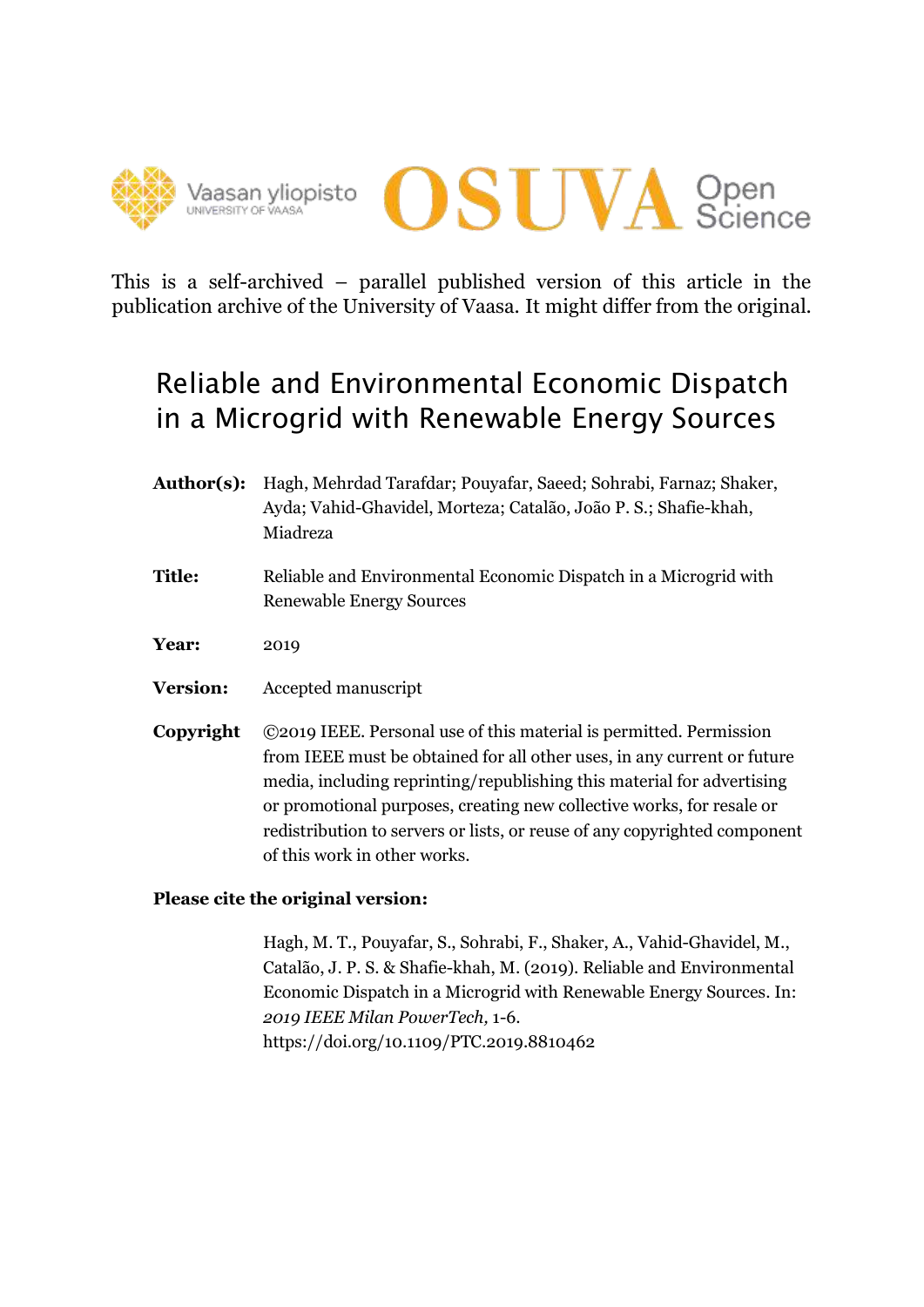# Reliable and Environmental Economic Dispatch in a Microgrid with Renewable Energy Sources

Mehrdad Tarafdar Hagh, Saeed Pouyafar, Farnaz Sohrabi, Ayda Shaker University of Tabriz, Tabriz, Iran tarafdar@tabrizu.ac.ir; s.pouyafar@gmail.com; farnaz\_sohrabi95@ms.tabrizu.ac.ir; ayda.shaker95@ms.tabrizu.ac.ir

Morteza Vahid-Ghavidel, João P. S. Catalão Faculty of Engineering of the University of Porto (FEUP) and INESC TEC, Porto 4200-465, Portugal mv.ghavidel@gmail.com; catalao@fe.up.pt

Miadreza Shafie-khah School of Technology and Innovations, University of Vaasa, Vaasa, Finland miadreza@gmail.com

*Abstract***—This paper contrasts the Genetic Algorithm (GA) strategies to solve the problem of Economic Dispatch (ED) in a Microgrid (MG). An environmental ED strategy for MG is proposed through maintaining the system reliability requirements at acceptable level. Two additional cost terms such as the CO2 emission penalties and load curtailment charges are added to the traditional objective function of the ED problem. Also, cost and reserve supply of the network are considered. Since the load curtailment cost is highly dependent to the network reliability indices, specifically those determining network inability to supply demand, the Expected Energy Not Served (EENS) reliability index is used to calculate the curtailment costs. By illustrating the advantages of Inherit Based Genetic Algorithm (IBGA) over the other two strategies, namely Simple Genetic Algorithm (SGA) and 3-matrices Genetic Algorithm (3MGA), IBGA is used to solve the proposed Reliable, Environmental Economic Dispatch (REED) problem in a MG.** 

#### *Index Terms***--Environmental/economic dispatch, Micro grid, Reliability, Renewable energy sources (RESs), Genetic algorithm.**

#### I. INTRODUCTION

Combining various energy sources in an efficient way, MGs supply local loads, operable in on and off-grid systems. These controllable, renewable subsystems generate power from the Distributed Energy Resources (DERs) [1]. The MGs were first developed by the Consortium for Electric Reliability Technology Solutions (CERTS) [2]. The conventional ED finds out the generation output power [3, 4] in such a way that the total cost of generation is minimized and the system constraints are not violated. However, it is worth noting that the conventional ED does not satisfy the entire requirements of today's environmental protection policies and is not appropriate for MGs with RESs owing to the fact that only the fuel cost is minimized. As a consequence, there is a need for a dispatch which takes the minimization of both economic and emission impacts into account (i.e. economic/emission dispatch) [5-8].

As gas emission has unsuitable effects on the environment [9], this term is also considered to be minimized in objective function [10-14]. Moreover, Ref. [15] minimizes the global warming potential of different emissions. Aydin et al. solved

the combined economic and NOx emission dispatch problem by minimizing the objective function (OF) combined with the weighted sum method (WSM) considering the system constraints [16].

In this paper, power scheduling of DERs in MGs with RESs is implemented with the aim of minimizing the total cost of generation and reducing the amount of emissions and maintaining the system loss of load probability as low as possible. Unlike other schemes in this field, the proposed method accommodates the emission and reliability terms as the objective function to be minimized, instead of constraints to be satisfied. Moreover, price penalty factor approach is used to compute the emission costs. To acquire the loss of load probability, EENS [17-21] as an efficient reliability index is applied knowing the Capacity Outage Probability Tables (COPTs) of the generating units. The proposed COPT of the wind unit is obtained from the multi-state discrete model of the wind output power elicited from its corresponding Weibull distribution. The valve-point effect [22, 23] is also considered in the cost function of generators. The proposed REED is executed by the IBGA proved to be the most efficient among the three GAs evaluated namely SGA, 3MGA and IBGA.

#### II. MATHEMATICAL FORMATION OF THE PROPOSED REED

In this section, the proposed objective function for the reliable and environmental economic dispatch of a MG DERs is presented. The optimization problem is formulated as follows:

$$
Min f_{\tau} \tag{1}
$$

 $s$   $t$  :

< power balance constraint>

< generators' capacity and reserve limit constraint>

#### *Proposed Objective function terms*

The objective function consists of different cost terms containing generation cost, CO2 emission penalty cost, and loss of load cost:

$$
f_{T} = w_{1} f_{Gen} + w_{2} f_{Em} + w_{3} f_{R}
$$
\n(2)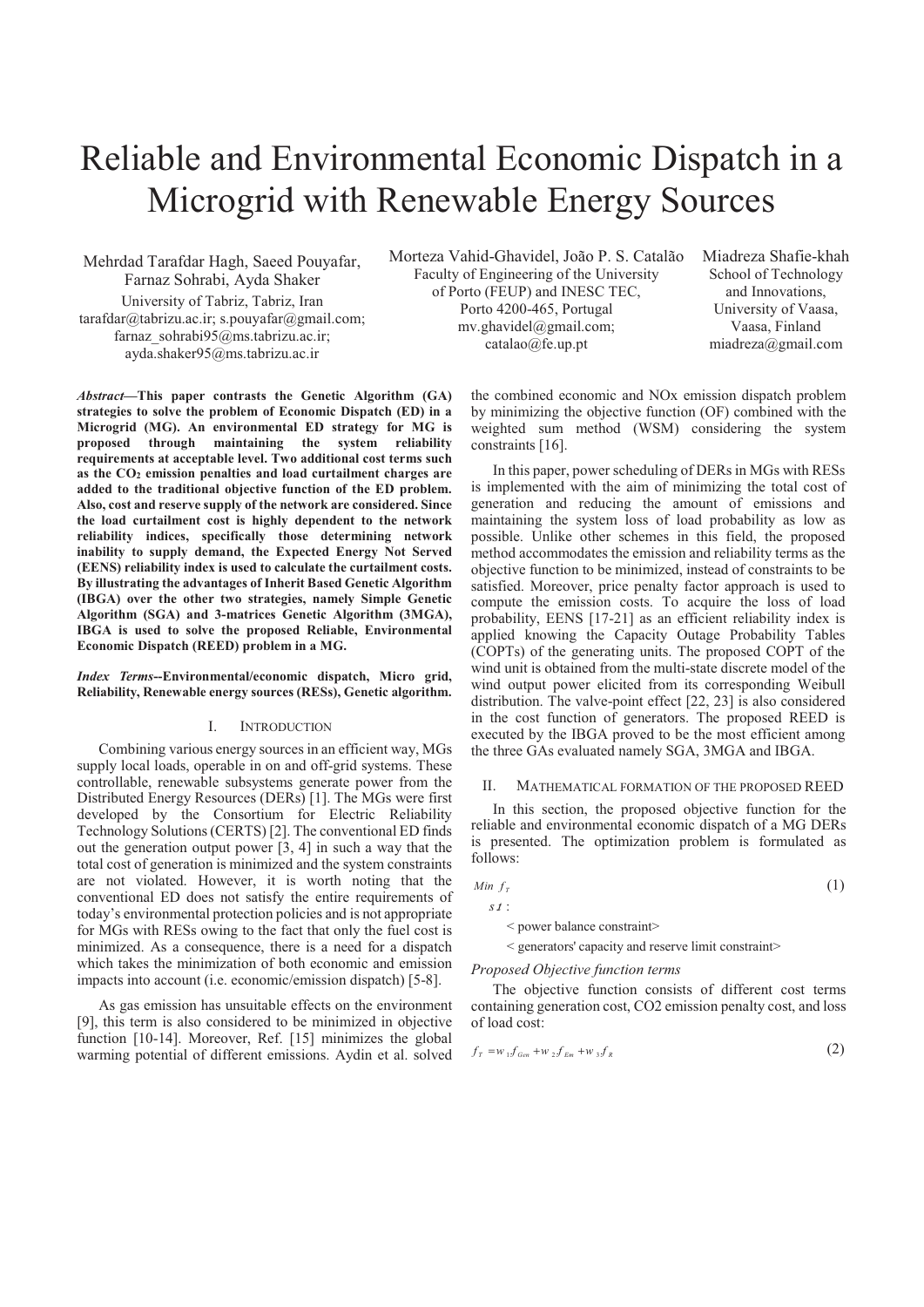where:

wi: Weighting coefficients,

f<sub>Gen</sub>: Total cost of generation for demand and reserve supply, fEM: Total costs imposed to generating units as penalties for their amount of CO2 emission, and

f<sub>R</sub>: Total expected cost due to the amount of energy not served. *A.1. Generation cost* 

The power generation cost of units corresponding to their output power scheduled for supplying main demand and reserve for an operating point of the system are added, respectively.

$$
f_{Gen} = f_{Gen}^{d} + f_{Gen}^{res}
$$
  
= 
$$
\sum_{i=1}^{n_{Gen}} \left\{ \begin{pmatrix} a_i + b_i PG_i + c_i P G_i^2 + \cdots \\ e_i . \sin(f_i . [PG_i^{min} - PG_i ]) \end{pmatrix} \right\}
$$
  
+ 
$$
\sum_{j \in \mathbf{w}_{Res}} \left\{ r_{1j} + r_{2j} PG_i^{res} \right\}
$$
 (3)

where  $f_{Gen}^d$  and  $f_{Gen}^{res}$  are quadratic and linear functions corresponding to the cost of generating units for supplying main load and reserve, respectively and  $a_i$ ,  $b_i$ ,  $c_i$ ,  $e_i$ ,  $f_i$ ,  $r_1$ , and  $r_2$  are their corresponding coefficients.

# *A.2. CO2 emission penalty costs*

The cost of CO2 emission imposed to the generating units is calculated using the price penalty factor approach proposed in [13]. According to the approach, the cost function of emission for utilities is calculated as follows:

$$
f_{Em} = pf_n \cdot \left\{ \sum_{i=1}^{n_{Gen}} \left( \alpha_i + \beta_i \cdot PG_i + \gamma_i \cdot PG_i^2 \right) \right\}
$$
 (4)

Where  $f_{Em}$  is the total emission cost of utilities,  $\alpha$ ,  $\beta$ ,  $\gamma$  are coefficients of the quadratic relationship between the output power and the amount of Co2 emission by utilities, and pfn is the common penalty factor obtained according to the bellow procedure:

 $pf_n[i]$  of the ith DER is calculated as:

$$
Pfn[i] = \frac{\sum_{i=1}^{n_{\text{Gen}}} (a_i + b_i \times PG_{i_{\text{max}}} + c_i \times PG_{i_{\text{max}}}^2)}{\sum_{i=1}^{n_{\text{Gen}}} (\alpha_i + \beta_i \times PG_{i_{\text{max}}} + \gamma_i \times PG_{i_{\text{max}}}^2)}
$$
(5)

The values of *pfn*, are arranged in ascending order. Then, the demand supply process is started from the generator with the smallest  $pfn_i$ . The  $pfn_i$  of the last generator which satisfies the equation (6) is considered as the  $pf_n$ .

$$
\sum PG_{i_{\max}} \ge PD
$$
 (6)

# *A.3. Expected energy not served cost*

The EENS of a set of generators with known Capacity Outage Probability Tables (COPTs) scheduled to supply the demand for a given operating point is calculated by first constructing the collective COPT of the appointed generating units and then adding up the weighted amount of the energy not served corresponding to the COPT states with a possible loss of load.

$$
EENS_{PD} = \sum_{o \in \Omega_{PD}} \left( P_D - P_o^{wall} \right) . Pr_o
$$
  
\n
$$
f_R = EENS_{PD} \times c_{tot}
$$
\n(7)

where  $\Omega_{p}$  is the set of COPT states O with their available capacities  $(P_o^{\text{avail}})$  below the demand power  $(P_D)$  and consequently leading to a possible loss of load, Pr*o* is the probability of the state O and  $c_{bd}$  is the per-unit loss of load cost.

#### *Constraints*

*B.1. Power balance constraints* 

$$
\sum_{i=1}^{n_{\text{diag}}} PG_i - P_D - P_{\text{loss}} = 0 \tag{8}
$$

where  $P_D$  and  $P_{loss}$  are the demand and loss of the MG for a given operating point, respectively. The virtual generator 1 which is modeled as the main network power transfer with the MG, is considered as the slack bus, and consequently its output power is equal to the amount of power required to balance the generation, demand, and loss of the MG. It is common practice to express the network loss as a quadratic function of the generator power outputs through B-coefficients namely Kron's loss formula.

$$
p_{\text{loss}} = \sum_{i=1}^{n_{\text{Cas}}} \sum_{j=1}^{n_{\text{Cas}}} PG_i B_{ij} PG_j + \sum_{i=1}^{n} B_{0j} PG_i + B_{00}
$$
(9)

where  $B_{ij}$  are loss coefficients with units  $MW^{-1}$ . They can be regrouped to form a symmetrical square matrix of dimension  $N \times N$ . Unit of  $B_{oo}$  matches that of  $P_L$  and it contains a single element while units of  $B_{oi}$  are dimensionless and elements of  $B_{oi}$  form  $1 \times N$  matrix. Substituting (9) in (8) and rearranging the equation  $(8)$  on the  $PG<sub>1</sub>$ , the following equation will be obtained:

$$
B_{ii}PG_{i}^{2} + \left(2\sum_{i=2}^{n} B_{ii}PG_{i} + B_{ii} - 1\right) PG_{i}
$$
  
+ 
$$
\left(P_{b} + \sum_{i=2}^{n} \sum_{j=2}^{n} PG_{i} B_{ij} PG_{j} + \sum_{i=2}^{n} B_{ii} PG_{i} - \sum_{i=2}^{n} PG_{i} + B_{i0}\right) = 0
$$
 (10)

Solving the quadratic equation (10) for  $PG<sub>1</sub>$ , positive roots of the equation are considered as the feasible amount of output power for generator 1:

$$
PG_{1} = \frac{-Y \pm \sqrt{Y^{2} - 4XZ}}{2X}
$$
\n(11)

where:

 $\epsilon$ 

$$
\begin{cases}\nX = B_{\shortparallel} \\
Y = \left(2\sum_{i=1}^{n} B_{\shortparallel} PG_{i} + B_{\shortparallel} - 1\right) \\
Z = \left(P_{\shortparallel} + \sum_{i=1}^{n} \sum_{j=1}^{n} PG_{i} B_{\shortparallel} PG_{j} + \sum_{i=1}^{n} B_{\shortparallel} PG_{i} - \sum_{i=1}^{n} PG_{i} + B_{\shortparallel} \right)\n\end{cases} \tag{12}
$$

#### *B.2. DERs capacity and reserve limit constraints*

The scheduled output power corresponding to the DERs for demand and reserve supply must be within their limits, respectively.

$$
PG_{i,\min} \le PG_i \le PG_{i,\max} \tag{13}
$$

$$
PG_{i,\min}^{\text{Res}} \le PG_i^{\text{Res}} \le PG_{i,\max}^{\text{Res}} \tag{14}
$$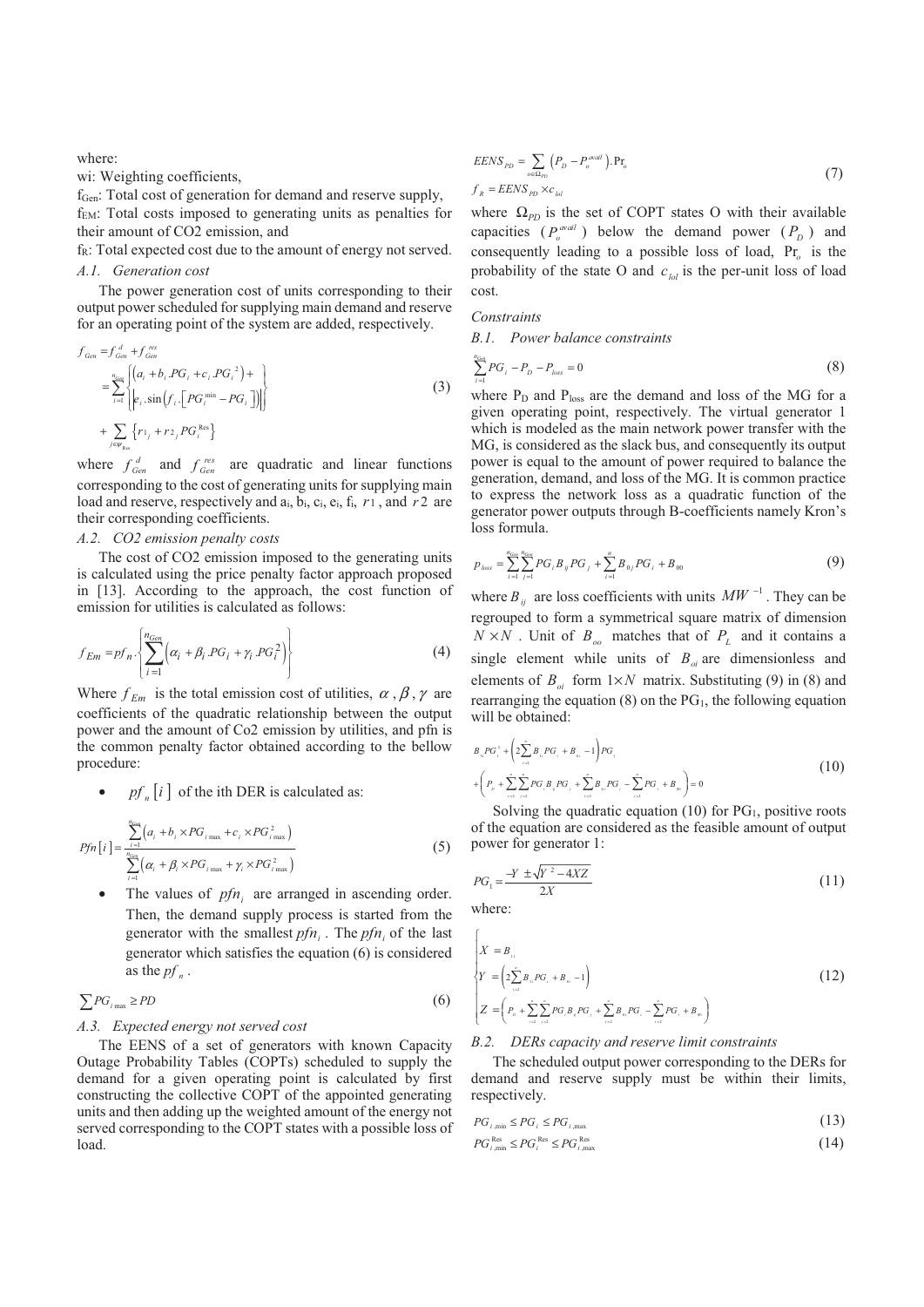# III. GA APPLICATION TO ED PROBLEMS

# *A. Review of simple GA*

So far, GA looks for the best solution among some possible solutions represented by one point in the search space. GA attacks to population of possible solutions. GA raises a couple of important features. First, it is a stochastic algorithm; randomness plays an essential role in GAs which both selection and reproduction need random procedures. Second, GA always deals with a population of solutions. Doing so, keeping in memory more than a single solution at each iteration offers many advantages.

Theoretically and empirically speaking, GA has been proven to provide robust search in complex spaces. Numerous literature substantiate the validity of the technique in optimization and control applications. Most of the GA works are based on the Goldberg's SGA framework. Typically, SGA consists of the steps named Creation of initial Population, Evaluation, Selection, Crossover, Mutation, and Replacement.

#### *B. GA in ED problems*

In this paper, three GA methods have been used for ED propose. The used methods are SGA, IBGA, and 3MGA which are distinguished by cross over and mutation steps. As a first step to apply GA for the ED problem of a MG, it is necessary to build up the chromosomes in a sensible manner.

Hence, each chromosome contains two parts: the first part corresponds with the DERs' scheduled powers and the second part correlates about the reserve powers supplied by responsible units. Each chromosome's gen index depends on the number of DER units and the number of units which are responsible for reserve generation.

The algorithm is ceased when the convergence of population satisfied toward the optimal solution or environmental criteria such as time or iteration number.

*Creating initial population:* To generate the initial population, a population which has ten times expander size in compare of initial population is created randomly. In all the chromosomes, first gen and the last gen represent the transferred power between MG and main network and the output power of a unit responsible for reserve generation balance, respectively. Consequently, their values are calculated based on the power and the reserve balance equalities, respectively. By building up the chromosomes, ones with their first and last genes within limits are accepted chromosomes from which the first population is formed.

*Evaluation:* The fitness value of all chromosomes is calculated, and chromosomes are sorted.

*Selection:*  $N_{\text{beam}}$  best chromosomes are selected for cross over.

*Cross over:* The IGA is used to combine different values from two parents into new values in the descendent. Two selected parents are called as dad and mother parent. So, two pointers are produced randomly whose point out to the exact place of variables which should be changed. In the first offspring, variables before the first pointer are exactly propagated from father parent.

Likewise, the variables after the second pointer are propagated from mother parent (Similarly, in second offspring variables before the first pointer are exactly propagated from mother parent, and the variables after the second pointer are propagated from father parent.). In both offsprings, the variables between two pointers are produced in a way that, offspring could inherit properties of both mother and father. To do so, the variables between two pointers are produced according to equation (15) and (16).

$$
P_{new1} = P_{mn} - \beta (P_{mn} - P_{dn})
$$
\n(15)

$$
P_{new\,2} = P_{dn} + \beta (P_{mn} - P_{dn})
$$
\n(16)

Where  $\beta$  is a random number within the interval [0, 1],  $P_{mn}$ , and  $P_{dn}$  are the nth variable in the mother and father chromosome, respectively. Also,  $P_{new1}$  and  $P_{new2}$  represent the nth value of the first and second offspring, respectively.

*Mutation:* A gen of each offspring is changed randomly while maintaining the power and reserve balance constraints.

*Replacement:* After generating new offspring, the fitness of offsprings is calculated, and selected offspring are replaced by chromosomes with low fitness in population matrix.

## IV. EVALUATION OF THE DIFFERENT GA STRATEGIES APPLIED TO A SIMPLE ED

In this section, three different strategies for cross over and mutation of GA are used and evaluated by applying them to the MG power scheduling problem. The strategies are SGA, IBGA and 3MGA. The performance of the methods is evaluated based on different factors, namely the calculation run-time, objective function value, and consistency of the power scheduling results. Table I shows the simulation data used for the different GAs.

The simulation has been implied on a simple MG with five DERs, four diesel generators, and micro turbines connected to the buses 2-5 and a wind unit connected to the bus 6. The main network is modeled with a generator connected to the bus 1 which is considered as the slack bus of the micro grid. Cost coefficients and capacity limits of DERs are illustrated in Table II. The loss of load charge ( $c_{bd}$ ) is supposed to be 1000 \$/MW. B-coefficients matrix which are necessary for power balance constraint, are as below.

$$
B = \begin{bmatrix} 0.4355 & -0.1694 & 0.1482 & -0.2684 & -0.0925 \\ -0.1694 & 0.2366 & -0.0247 & -0.0061 & -0.0689 \\ 0.1482 & -0.0247 & 0.1636 & -0.2391 & -0.1046 \\ -0.2684 & -0.0061 & -0.02391 & 0.6517 & 0.1987 \\ -0.0925 & -0.0689 & -0.1046 & 0.1987 & 0.1864 \\ B_{0i} = [-0.0326 & -0.0314 & 0.0057 & -0.0018 & 0.0005] \end{bmatrix}
$$
(18)

$$
B_{00} = \begin{bmatrix} 0.0014 \end{bmatrix} \tag{19}
$$

TABLE I. SIMULATION DATA FOR DIFFERENT GA METHODS

| Pop size | <b>Iteration</b> | keep |
|----------|------------------|------|
|          | 200              |      |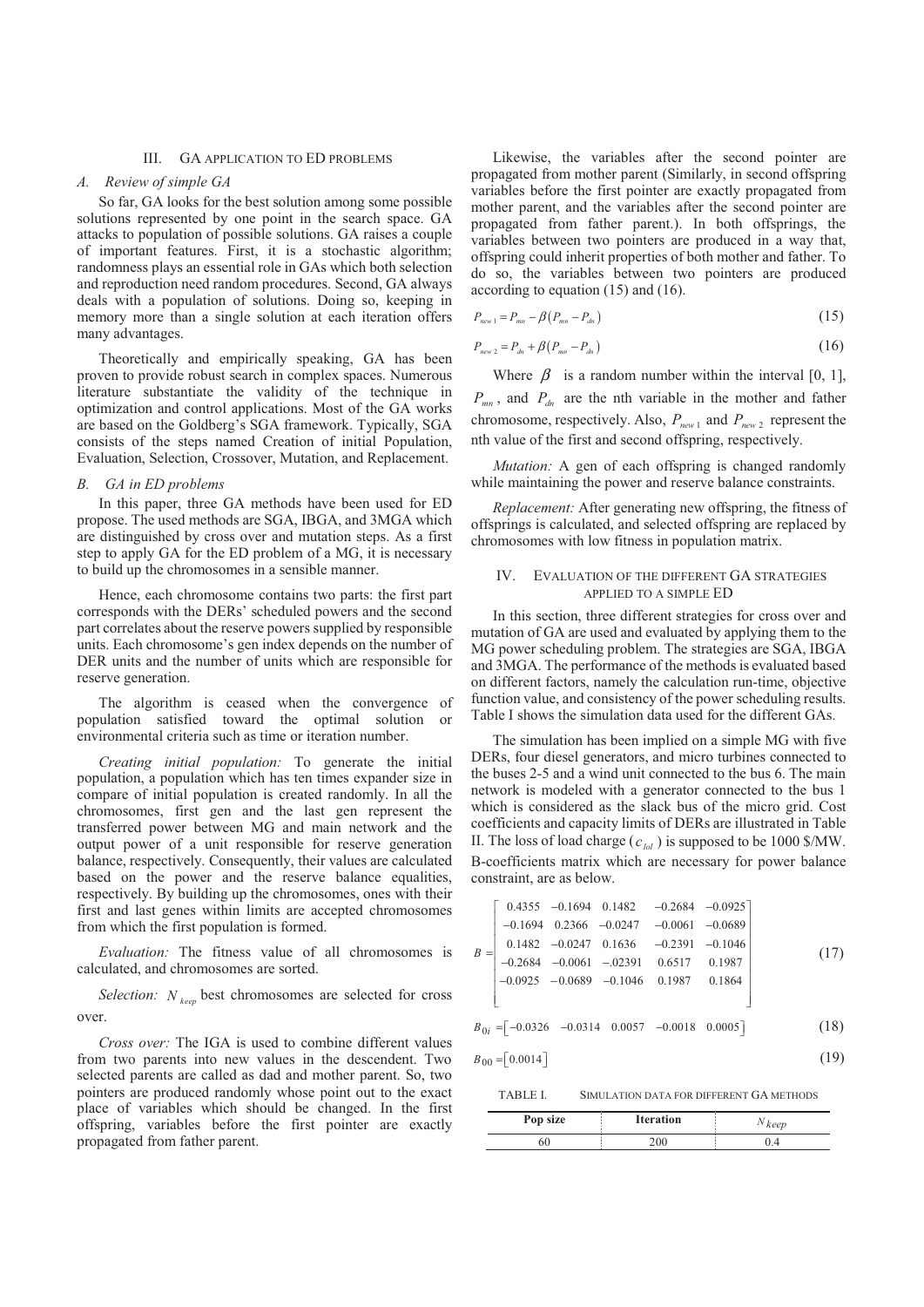|              |              |                | Unit types and connected bus numbers |                |          |                          |
|--------------|--------------|----------------|--------------------------------------|----------------|----------|--------------------------|
| parameters   | Main<br>net. | DG1            | DG2                                  | DG3            | DG4      | wind                     |
|              | 1            | $\overline{c}$ | 3                                    | $\overline{4}$ | 5        | 6                        |
| $a_i$        | 10.193       | 2.035          | 0.5768                               | 1.1825         | 0.338    | ٠                        |
| $b_i$        | 105.18       | 60.28          | 57.783                               | 65.34          | 89.1476  | 60                       |
| $c_i$        | 62.56        | 44             | 133.0915                             | 44             | 547.619  |                          |
| $e_i$        | 50           | 50             | 40                                   | 20             |          |                          |
| $f_i$        | 12           | 6.3            | 9.8                                  | $\overline{4}$ |          |                          |
| $r_{i_i}$    | 3            | 3.5            | 2.5                                  | 2.5            |          |                          |
| $r_{2_i}$    | 100          | 190            | 320                                  | 320            |          |                          |
| $\alpha_{i}$ | 0.0126       | 0.00693        | 0.01375                              | 0.00765        | 0.00693  |                          |
| $\beta_i$    | $-1.355$     | $-1.302$       | $-1.249$                             | $-0.805$       | $-0.902$ |                          |
| $\gamma_i$   | 22.983       | 65.51          | 137.37                               | 330.70         | 365.51   |                          |
| $PG_{i,max}$ | 500          | 200            | 80                                   | 100            | 30       | 133.5                    |
| $PG_{i,min}$ | $\mathbf{0}$ | 40             | 16                                   | 20             | 6        | $\Omega$                 |
| <b>FOR:</b>  | 0.05         | 0.01           | 0.15                                 | 0.1            | 0.02     | multi-<br>state<br>model |

To simplify the comparison process, only the generation cost term is considered in the objective function of the power scheduling problem and also wind unit is disconnected from the micro grid. The results of three different methods of GA are shown in tables III-V. According to the tables, IBGA algorithm has three main advantages over the other two methods. First, the cost of IBGA for each run is the lowest. Second, the allocated power of DERs in each run does not change so much. Third, the run time of IBGA is less than 3MGA. However, the run time of SGA is slightly less than IBGA which may be ignored because the ED does not require real-time calculation.

# V. NUMERICAL EVALUATION OF THE PROPOSED REED **METHOD**

In this section as described above, the effects of the different factors on power scheduling results of the MGs with RESs and their consequent costs are studied by changing the weighting coefficients of the generation, emission, and reliability cost terms in the proposed objective function.

According to Table VI, by increasing the influence of generation cost, a series of events happen: a reduction in the production of DG units, an increase in production of wind unit, a reduction in cost of generation, and an increase in the cost of reliability.

The up and downs in results confirms that the wind unit is not a reliable unit and has no emission. Therefore, by augmenting the influence of generation cost, the total cost is increased extensively due to high production of wind unit and the increment of load loss. In Table VII, by enhancing the influence of penalty cost of emission, DG units -especially units with high emission- decrease their production and subsequently, wind unit boosts its production for supplying main demand and reserve. Also, the cost of reliability term is raised since the wind unit is not a reliable one and afterwards, the total cost goes up because of low reliability of wind unit. In Table VIII, similar to the previous table, the increase in the influence of reliability term reduces the production and the cost of reliability term. DG units enhance their production for supplying main demand and reserve so the cost of generation is increased.

Due to high uncertainty production of RES, which results in high load loss and subsequently the inflected cost of load loss, the term of reliability should be considered for ED in MGs because the total paid cost rises if the reliability term is not considered.

| Run number | Main net. | DG1    | DG2   | DG3   | DG4            | Res.3 | Res.4 | Res.5 | Cost(S) | Time  |
|------------|-----------|--------|-------|-------|----------------|-------|-------|-------|---------|-------|
|            |           | 121.8  | 78.9  | 41.3  | 6.1            | 0.98  | 0.12  | 23.69 | 31.31   | 40.2  |
|            |           | 17.26  | 79.95 | 44.73 | 6.1            | 0.02  | 1.13  | 23.64 | 31.37   | 39.88 |
|            |           | 109.76 | 78.8  | 53.2  | 0.3            | 0.7   | 0.8   | 23.3  | 31.39   | 48.5  |
|            |           | 100.19 | 79.59 | 62.3  | 6.2            | 0.2   | 0.8   | 23.75 | 31.37   | 43.3  |
|            |           | 108.17 | 79.19 | 54.7  | $\mathbf{b}$ . | 0.45  | 0.5   | 23.84 | 31.33   | 45.45 |

TABLE III. ED WITH IBGA

TABLE IV. ED WITH SGA

| Run number | Main net. | DG1   | DG2       | DG <sub>3</sub> | DG4 | Res.3                     | Res.4 | Res.5                                 | Cost(S) | Time  |
|------------|-----------|-------|-----------|-----------------|-----|---------------------------|-------|---------------------------------------|---------|-------|
|            |           | 91.5  | 74.1      | 74.4            | 8.9 | $\sim$ $\sim$<br><u>.</u> |       | 21<br>41.1                            | 31.63   | 38    |
|            |           | 76.96 | 71.9      | 91.75           | 9.6 | 4.4                       |       | 20.36                                 | 31.88   | 41.37 |
|            |           | 84.5  | 74.4      | 82              | 8.6 | 3.4                       |       | 21.4                                  | 31.68   | 39.46 |
|            |           | 71.2  | -<br>د.1′ | 99.5            | 8.8 | ن ر                       |       | 21<br>$\overline{a}$ . $\overline{b}$ | 31.98   | 43.3  |
|            |           | 88.3  | 63.1      | 89.4            | 9.5 | 4.3                       |       | 20.46                                 | 32.12   | 42.9  |

| Run number | Main net. | DG1   | DG2  | DG <sub>3</sub> | DG4                      | Res.3 | Res.4 | Res.5 | Cost(S) | Time  |
|------------|-----------|-------|------|-----------------|--------------------------|-------|-------|-------|---------|-------|
|            |           | 77.9  | 78.8 | 86.8            |                          | 0.35  | 0.5   | 23.9  | 31.55   | 48.48 |
|            |           | 88.9  | 76.5 | 75.9            | ن. ا                     | 1.35  | 0.98  | 22.45 | 31.69   | 48.5  |
|            |           | 76.4  | 79.1 | 87.3            | 6.8                      | 0.7   | 0.9   | 23.2  | 31.65   | 49    |
|            |           | 102.8 | 77.4 | 60.8            | $\overline{\phantom{a}}$ | 1.6   | 0.7   | 22.5  | 31.56   | 49    |
|            |           | 90.7  | 78.8 | 72.8            | 6.4                      | 0.1   | 0.5   | 23.6  | 31.48   | 49    |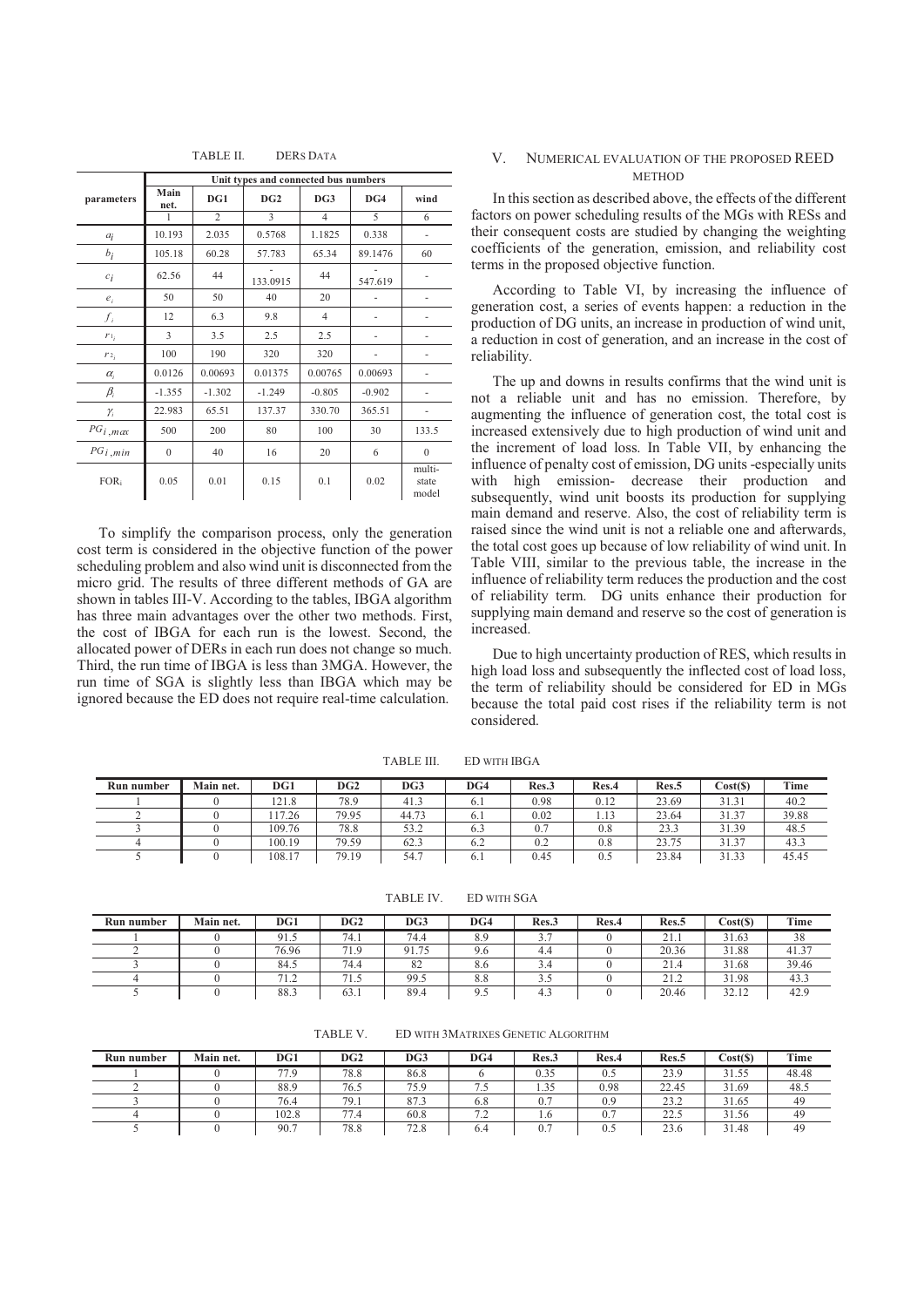| TABLE VI. | THE INCREASE IN THE INFLUENCE OF THE GENERATOR |
|-----------|------------------------------------------------|
|           | AND RESERVE COSTS                              |

TABLE VII. THE INCREASE IN THE INFLUENCE OF THE EMISSION COST

| $W_1$<br>$(W_2=W_3=1)$ | ra<br>Gen | cres<br>Gen | $E_m$  | J R     | FT      | $\mathbf{W}_2$<br>$(W_1=W_3=1)$ | ra<br>' Gen | cres<br>Gen | $J$ Em | JR      | FT      |
|------------------------|-----------|-------------|--------|---------|---------|---------------------------------|-------------|-------------|--------|---------|---------|
|                        | 30.1705   | 13.5724     | 3.5461 | 7.3003  | 54.5893 |                                 | 30.7456     | 13.5481     | 3.5890 | 7.9743  | 55.857  |
|                        | 28.7315   | 13.3687     | 3.2602 | 9.3399  | 54.7003 |                                 | 30.1705     | 13.5724     | 3.5461 | 7.3003  | 54.5893 |
|                        | 30.0681   | 13.9637     | 2.2226 | 1.5972  | 57.8516 |                                 | 32.0230     | 14.4862     | 2.0020 | 14.4862 | 62.9974 |
| 10                     | 26.7698   | 14.1993     | . 5371 | 20.0296 | 62.5358 |                                 | 33.1129     | 13.837      | 1.7100 | 1.2222  | 59.8822 |
|                        | 25.5295   | 14.6756     | . 1911 | 28.0598 | 69.456  | 10                              | 32.3153     | 14.6588     | .5690  | 12.1483 | 60.6914 |

TABLE VIII. THE INCREASE IN THE INFLUENCE OF THE EENS COST

| W,<br>$(W_1=W_2=1)$ | J Gen   | rres<br>Gen | $J_{Em}$ | J R     | FT      |
|---------------------|---------|-------------|----------|---------|---------|
|                     | 27.4041 | 14.1175     | 1.0904   | 26.9250 | 69.537  |
|                     | 30.1705 | 13.5724     | 3.5461   | 7.3003  | 54.5893 |
|                     | 41.1128 | 13.3861     | 2.1277   | 2.9809  | 59.6075 |
|                     | 42.7397 | 14.3487     | 2.3200   | 2.6850  | 62.0934 |
| 10                  | 44.5455 | 13.4183     | 2.4297   | 1.9710  | 62.3645 |

Subsequently, the output powers of each unit with respect to their related cost influences are shown for five cases (Fig. 1-3).

In Fig. 1, by extending the influence of generation cost, the production of units 2 and 3 is restricted to their minimum generation capacity based on high generation costs of mentioned units.

In contrast to unit 4, unit 5 does not slow down its production because this unit has the minimum generation cost and it produces its maximum generation capacity. It is obvious that the wind unit should enhance its production capacity for supplying main demand and reserve.

In Fig. 2, by penetrating the high influence of emission penalty cost, the wind without emission enhances its production. Adversely, units 3 and 4 lessen their production to minimum generation capacity because of their high emission. Unit 5 does not significantly reduce its production because the cost of generation for aforementioned unit is lower than others and its maximum capacity is modest so it does not have high emission. At last, the production of unit 2 falls for supplying main demand and reserve due to its slighter emission production.



Figure 1. The output power of each unit with respect to the influence of generator and reserve cost for five cases.



Figure 2. The output power of each unit with respect to the influence of emission cost for five cases.

In Fig. 3, by enhancing the influence of reliability term, the production of wind unit decreased intensively because of its trivial reliability. Unlike wind unit, the production of unit 2 rises for supplying main demand and reserve regarding this unit has better reliability than other units. Also, unit 5 approximately operates at its maximum generation capacity considering this unit has the acceptable reliability and in return, units 4 and 3 produce their minimum generation capacity due to their low reliability.



Figure 3. The output power of each unit with respect to the influence of EENS cost for five cases.